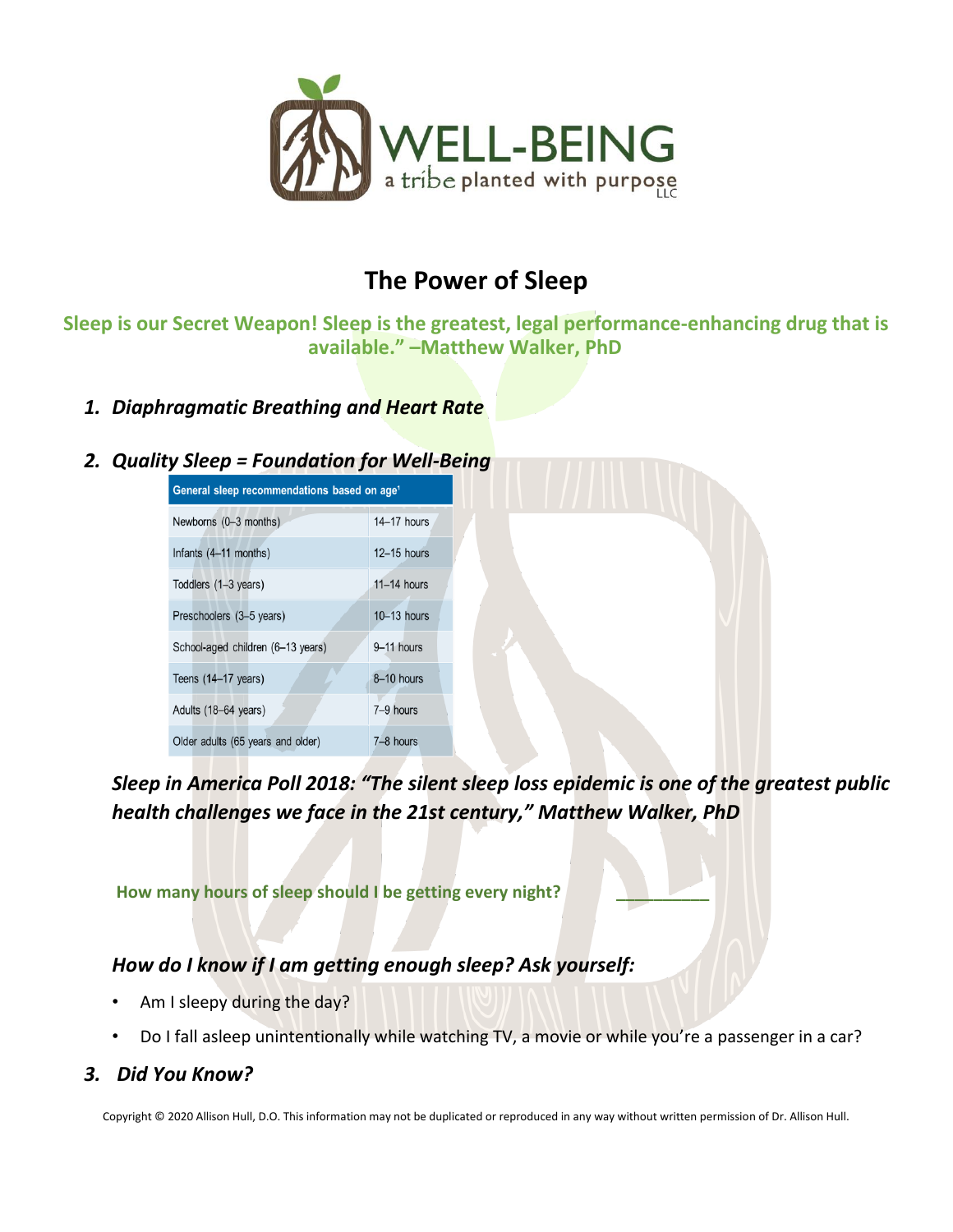

- i. 1 out of 2 adults sleeps less than 8 hours per night. The average American sleeps **6 hours and 30 minutes** each night.
- ii. In the past 100 years we have **decreased our sleep by 20 %.**
- iii. After 20 hours of being awake you are as **impaired** as if you were **legally drunk.**
- iv. **Drowsy driving** kills more **people than alcohol and drugs** combined!
- v. Men who are sleeping 5 hours or less a night will have a level of **testosterone** that of 10 years their senior
- vi. One night of only 4 hours of sleep causes **immune deficiency.**
- vii. **Shift workers** have higher rates of **type 2 diabetes, obesity, and cancer.** The World Health Organization now classifies any form of **shift work as a probable carcinogen.**
- viii. Poor Quality sleep, sleep debt, and sleep disorders are all linked to shorter telomeres!

#### *4. Why We Sleep?*

- i. We spend **1/3 of our life** in a state of unconscious sleep **Must be important!**
- ii. Restoration. Rejuvenation. Muscle Growth. Tissue Repair. Sleep synthesizes hormones and Cleans up and Dumps toxic buildups.
- iii. **Solidify and consolidate memories**. Overnight bits of information are transferred to long term memory
- iv. **Preservation**  anthropologically sleeping once sun went down kept us safe from nocturnal animals

#### *5. Two internal biological mechanisms*

- i. **Circadian rhythms (Body Clock):** Direct daily fluctuations in wakefulness, body temperature, metabolism, and the release of hormones. They control your timing of sleep and cause you to be sleepy at night and your tendency to wake in the morning without an alarm. Circadian rhythms synchronize with environmental cues. Present or remembered.
- ii. **Sleep-wake homeostasis (Sleep Tracker):** The homeostatic sleep drive tells the body to sleep after a certain time and regulates sleep intensity. This sleep drive gets stronger every hour you are awake and causes you to sleep longer and more deeply after a period of sleep deprivation.

# *6. How do I know if my internal clock is working? Ask yourself:*

- i. Do I struggle to wake up and feel alert in the morning?
- ii. Am I wide awake at bedtime?
- iii. Do I feel hungry at strange hours?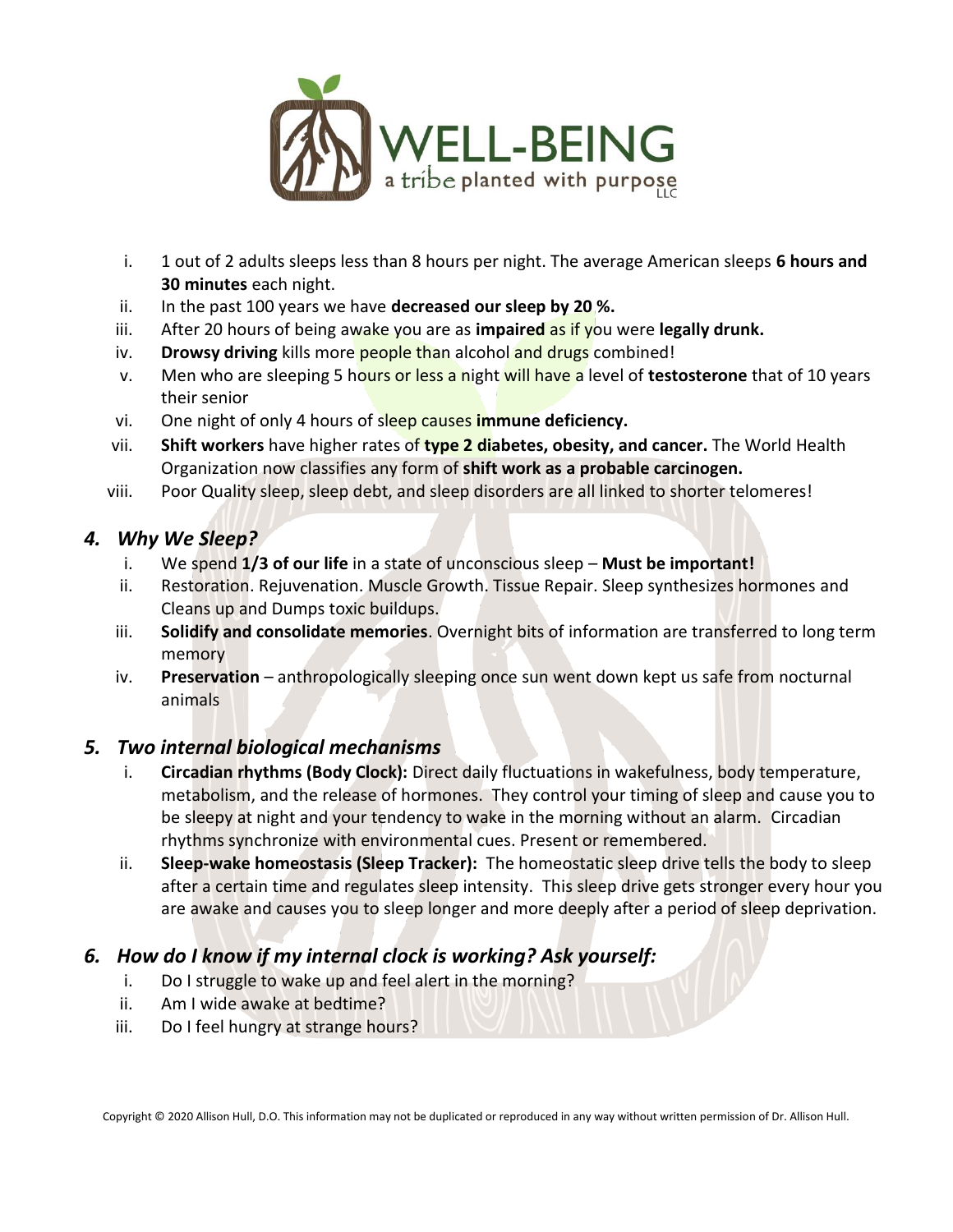

- *7. If you answered yes to any of those, you may be suffering from a dysregulation in the brain structure known as the suprachiasmatic nucleus or SCN.*
	- i. The SCN, located in the hypothalamus, is a tiny structure made up of about 50,000 cells. This delicate bunch of cells is your body's central internal clock!
	- ii. The SCN tells you when to be hungry, when to be tired, when to feel alert, and drives cellular/DNA repair overnight.
	- iii. The SCN is highly sensitive and sleep hygiene plays a role in keeping it in tip top shape.
	- iv. When the SCN is working well, you feel well.
	- v. *Reference: The Telomere Effect, pages 188-205*

### *8. Types of Sleep*

i. **REM Sleep-- rapid eye movement (REM) sleep**: First occurs about 90 minutes after falling asleep. Eyes move rapidly from side to side. Mixed frequency brain wave activity becomes closer to that seen in wakefulness. Your breathing becomes faster and irregular, and your heart rate and blood pressure increase to near waking levels. This is Dream sleep.

#### ii. **Non REM Sleep which has four different stages:**

**Stage 1**: Light sleep – Heart rate and breathing begin to slow. **Stage 2**: Middle stage -- You come in and out of stage 2 most frequently. Breathing and heart rate continue to slow and body temp drops.

**Stage 3**: Deep Sleep/Short Wave – Needed to feel refreshed.

**Stage 4**: Deep Sleep/Short Wave – Non-dreaming sleep.

### *9. The Power of REM Sleep*

- i. REM SLEEP IS RESTORATIVE SLEEP.
- ii. While in REM sleep our body suppresses cortisol and our metabolic rate increases.
- iii. When we have poor sleep, we get less REM sleep the second half of the night.
- iv. Less REM sleep results in higher levels of cortisol and insulin. These high levels increase our appetite and can lead to greater insulin resistance lasting many hours, even into the next evening.

#### **ONE BAD NIGHT SLEEP CAN THROW YOU INTO A TEMPORARY PREDIABETIC STATE!**

*Reference: Walker, Matthew, PH.D. Why We Sleep: Unlocking The Power Of Sleep and Dreams*

# *10. What Can Negatively Impact REM Sleep?*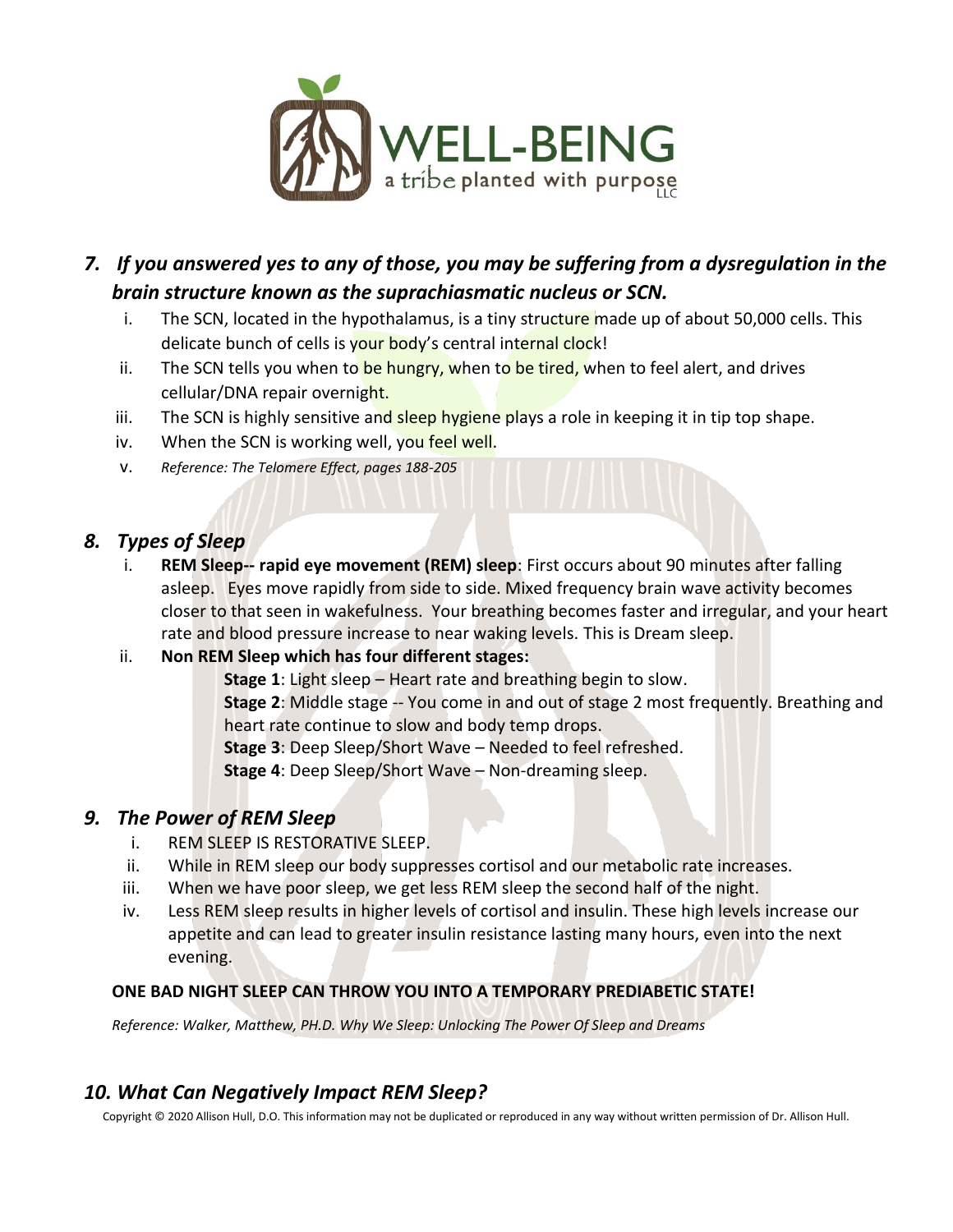

- i. **Alcohol** reduces overall REM sleep and delays first cycle of REM sleep
- ii. **Nicotine** reduces overall REM Sleep
- iii. **Poor Diet, Caffeine**
- iv. **Not enough Physical Activity**

**\_\_\_\_\_\_\_\_\_\_\_\_\_\_\_\_\_\_\_\_\_\_\_\_\_\_\_\_\_\_\_\_\_**

v. **Stress and Depression** lead to decreases, disruptions and delays in REM Sleep cycles

**True or False? Alcohol Increases overall REM sleep and expedites first cycle of REM sleep.**

# *11. Let's Talk About Sleep Aids: Are They Safe and Effective?*

- i. **Benadryl (Diphenhydramine)** long term use associated with memory loss.
- ii. Melatonin- not an herb, but rather a hormone secreted from the pineal gland of an animal. No long-term safety data.
- iii. **Ambien (Zolpidem)** black box warning
- iv. **Lunesta (Eszopiclone)**-- black box warning
- v. **Trazadone (SSRI therapy)** probably safest sleep aid
- vi. **Restoril/Xanax/Ativan/Clonazepam-(Benzodiazepines)**-- risk for dependency
- vii. **Doxepine (Silenor)** used for secondary insomnia-- not very effective

### *12. Sleep and Weight Regulation*

- i. Decreased sleep suppresses **leptin** (fullness hormone) and increases **ghrelin**\* (hunger hormone) and GLP-1 (hunger hormone\*).
- ii. If a person sleeps only 5-6 hours a night they will **eat 200-300 calories more** each day (gain 10-15 pounds each year). They will also choose more unhealthy foods.
- iii. If you are dieting but not getting adequate sleep **17 % of your weight loss will be muscle.**
- iv. There are no **nutritional supplements** that make up for inadequate sleep.
- v. **Bottom line: If you want to lose weight sleep!!**

### *13. Sleep and Weight Regulation - Leptin*

- i. Leptin is a **hormone** produced by **adipose cells and intestinal cells**.
- ii. Leptin acts on the Hypothalamus to **trigger satiety.**
- iii. **Low levels of Leptin or Leptin Resistance** contribute to **persistent hunger and obesity.**

#### iv. **Obesity can lead to Leptin Resistance.**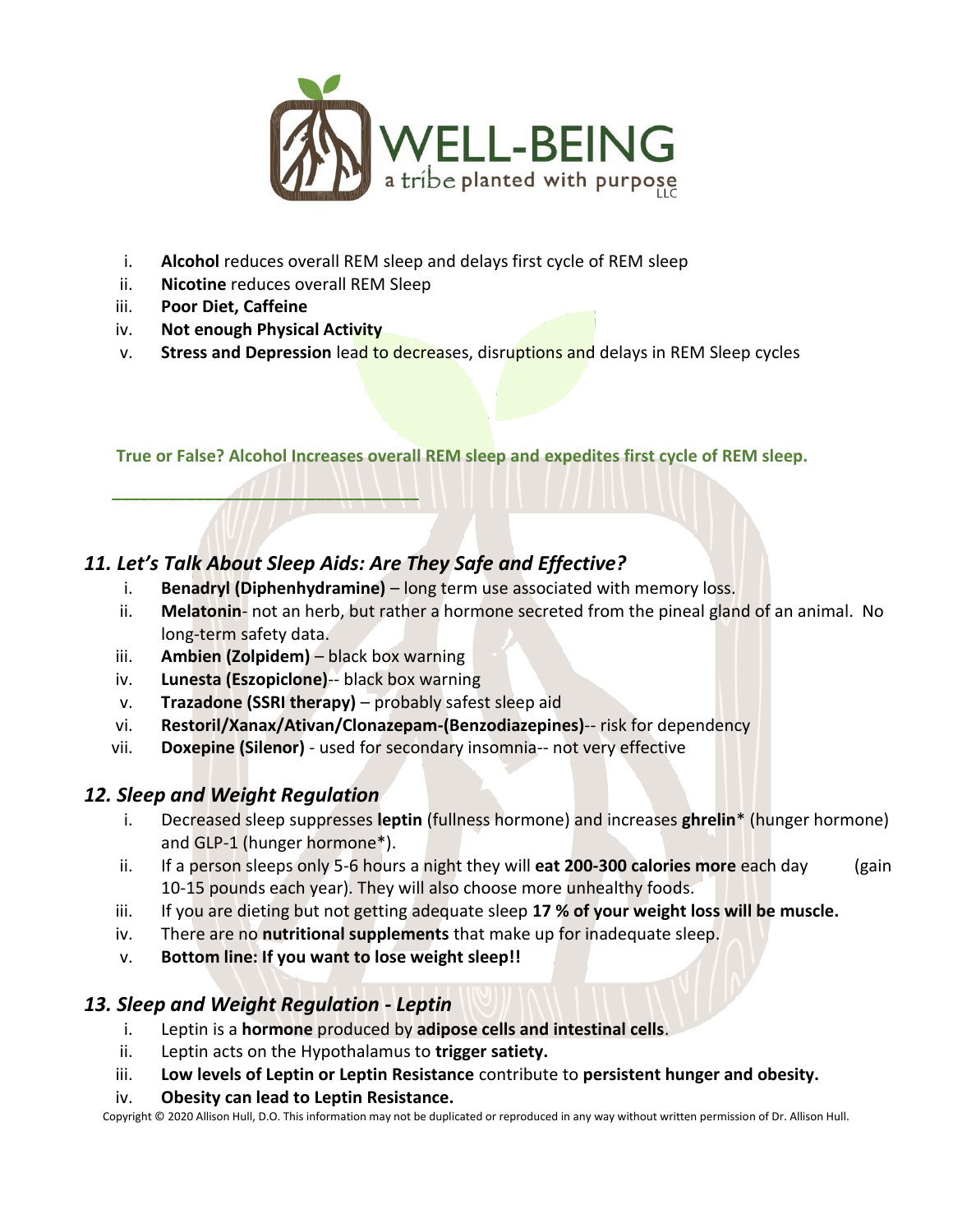

- v. **Sleep Deprivation can lead to a reduction in Leptin.**
- vi. A study found that a **20% reduction in Leptin** can lead to a **24% increase in appetite** drawing people to **consume more processed carbohydrates/sugars/starches.**

*Reference: Perlmutter, David, MD; The Grain Brain*

### *14. Lack of Sleep: Men vs Women*

#### *Poor or Inadequate Sleep Results in…*

- i. Men see an increase in **Ghrelin.**
	- Ghrelin is the **"hunger hormone"** produced in the gastrointestinal tract.
		- 1. Acts on the **hypothalamus** to increase hunger.
		- 2. Increases **gastric acid secretion and gastrointestinal motility** to prepare the body for food intake.
		- 3. Plays an important role in **Reward Cognition** due to its relationship with Dopamine.
- ii. Women see a decrease in **GLP-1 (Glucagon like Peptide).**

GLP-1 is produced in **intestinal cells.**

- 1. Slows down gastric emptying to create **satiety.**
- 2. Communicates with the Hypothalamus to reduce **hunger.**
- 3. Lowers **Blood Glucose levels.**

*Reference: Perlmutter, David, MD; the Grain Brain*

### *15. Sleep and Telomere Health*

- i. Chronic insomnia is linked to shorter telomeres.
- ii. Telomeres like at least 7 hours of quality sleep with consistent sleep and wake times.
- iii. Longer sleep = longer telomeres.
- iv. Quality sleep also protects the telomeres in your immune system, specifically the CD8 cells.
- v. Healthy, young CD8 cells vigorously attack invaders. When they grow old or the telomeres shorten, they are less likely to defend you- welcoming illnesses and systemic inflammation!!

*Reference: The Telomere Effect, pages 188-205*

#### *16.Just How Important Is Sleep?*

i. Sleep determines how we Eat, Think, Feel, Weigh, Metabolize, Fight Infections, Prevent and Manage Disease, Create, Learn, Store Memories, and Cope with Stress. We CAN improve our sleep!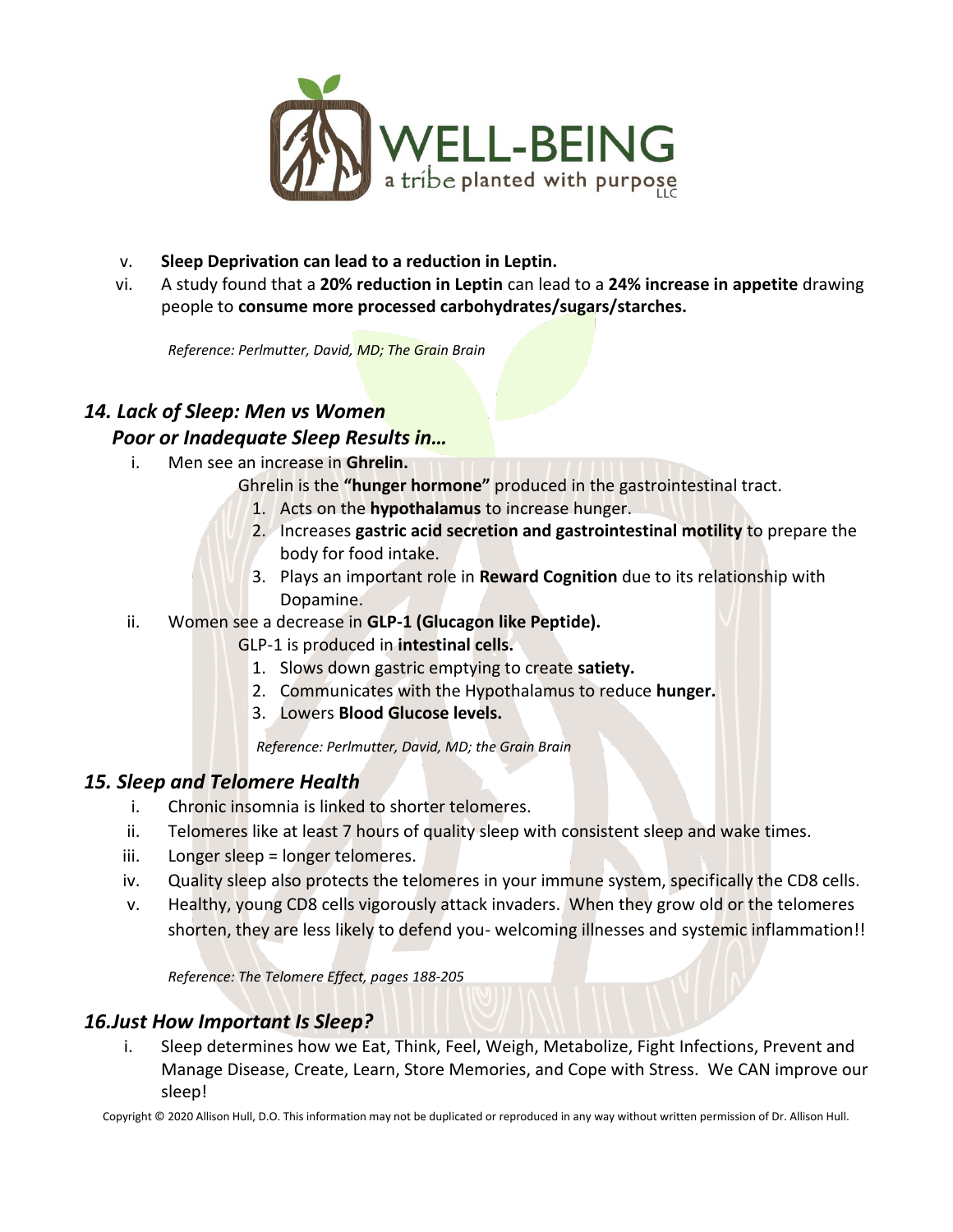

*Reference: Perlmutter, David, MD; The Grain Brain*

#### **True or False, Poor and inconsistent sleep will shorten our telomeres?**

**Answer: \_\_\_\_\_\_\_\_\_\_\_\_\_\_\_\_\_\_\_\_\_\_\_\_\_\_\_\_\_**

#### *17. How Do We Harness This Power of Sleep?*

#### **Sleep Hygiene Checklist**

- i. **ONE hour** before going to bed, turn **OFF** sources of stimulation and **ON** sources of relaxation.
- ii. Establish a **ritual/routine** so your body knows it time to sleep.
- iii. Keep regular **sleep schedule.** (same bedtime, same wake time, everyday)
- iv. **Exercise** regularly for at least 20 minutes, preferably 4-5 hours before bedtime.
- v. Sleep space: Adjust **bedroom environment** (dark, quiet appropriate temperature, etc.**). NO tvs, phones or computers in bedroom.**
- vi. Clear your mind: Find ways to relieve stress, **jot down "to-do" or** worries at least an hour before bedtime to **clear your mind.**
- vii. Bed is for **sleep and intimacy ONLY.**
- viii. Avoid **napping.**
- ix. Avoid **caffeinated beverages** after lunch.
- x. Avoid **alcohol** near bedtime: no "night cap to relax".
- xi. **Get up and try again:** If not sleeping after 20 minutes, get up and do something calming (not stimulating) until tired and then go back to bed.
- xii. No **clock-watching.**
- xiii. Consider a **sleep diary** to help make sleep a priority.
- xiv. Bed is for sleep and intimacy ONLY.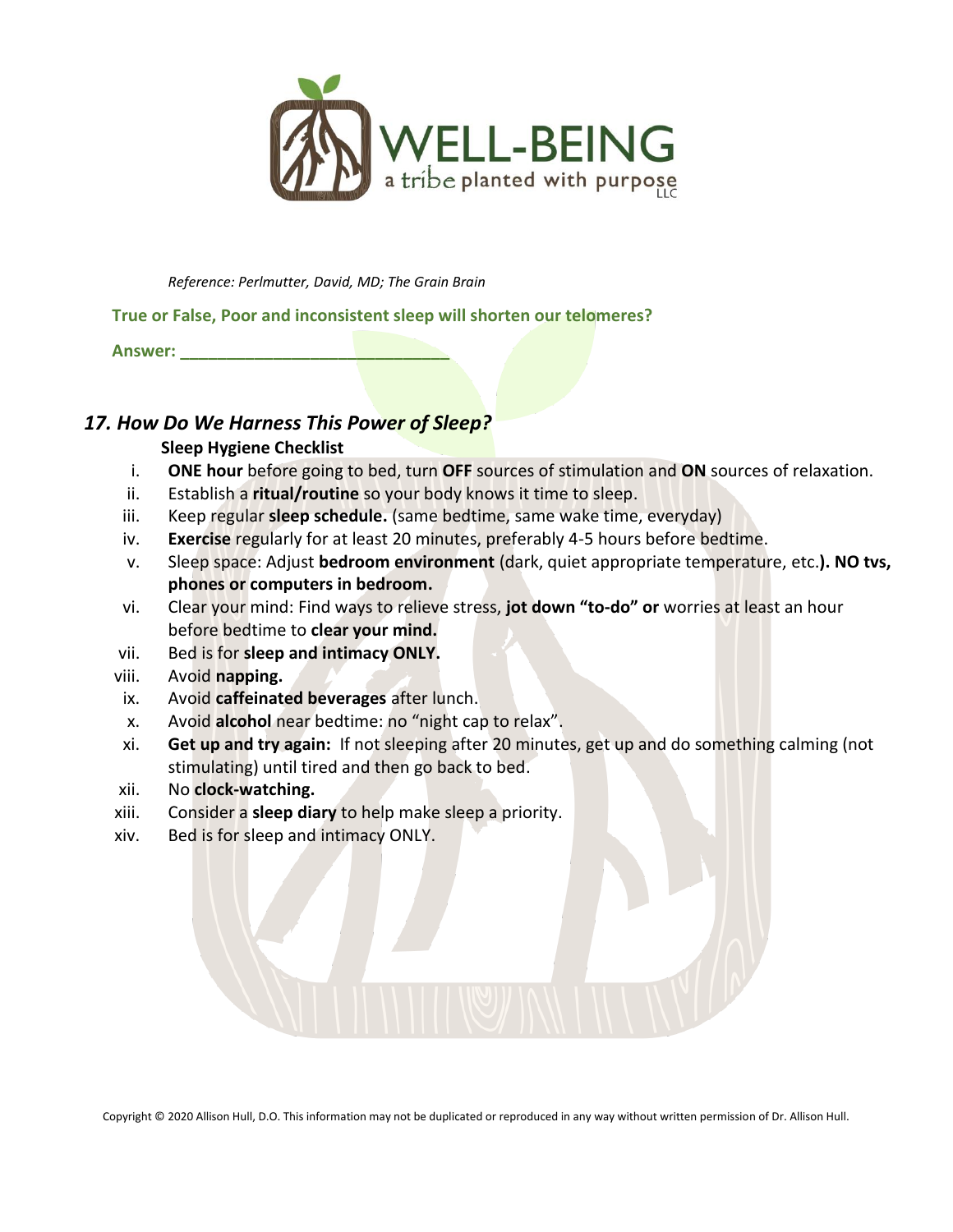

|                                                                      | Monday | Tuesday | Wednesday | Thursday | Friday | Saturday | Sunday |
|----------------------------------------------------------------------|--------|---------|-----------|----------|--------|----------|--------|
| <b>Complete in the MORNING</b>                                       |        |         |           |          |        |          |        |
| I went to bed last riight at (time)                                  |        |         |           |          |        |          |        |
| I got up this morning at (time)                                      |        |         |           |          |        |          |        |
| I slept for a total of (hours)                                       |        |         |           |          |        |          |        |
| I woke up during the night (# times)                                 |        |         |           |          |        |          |        |
| <b>Complete in the EVENING</b><br>Number of caffeinated drinks today |        |         |           |          |        |          |        |
| Time of last caffeinated drink                                       |        |         |           |          |        |          |        |
| Exercise completed today (minutes)                                   |        |         |           |          |        |          |        |
| What I did in the hour before I fell asleep                          |        |         |           |          |        |          |        |
| Mood today? (D=awful, 10=great)                                      |        |         |           |          |        |          |        |
|                                                                      |        |         |           |          |        |          |        |

#### *18.What about the Sleep environment?*

- i. Half of your brain **doesn't sleep well** when you are in a **different sleeping environment** (i.e. a hotel room).
- ii. **Add a subtle fragrance.** Essential oil diffusers with sleep promoting lavender, cedar wood, sandalwood
- iii. Ideal bedroom: **Cool (60-67 degrees)** Dark and uncluttered.
- iv. Light bulbs suppress **melatonin release.** Use a dimmer or desk light and **low blue light bulbs**
- v. Light from **electronic devices** delays melatonin release (1 study revealed 1 hour of IPad time delayed melatonin release by 3 hours, decreased peak release by 50 %, and decreased REM sleep).

**What are 3 Sleep Hygiene rules?**

**Answer: \_\_\_\_\_\_\_\_\_\_\_\_\_\_\_\_\_\_\_\_\_\_\_\_\_\_, \_\_\_\_\_\_\_\_\_\_\_\_\_\_\_\_\_\_\_\_\_\_\_\_\_\_\_\_\_\_\_,**

# **WHAT IF I STILL CAN"T SLEEP?**

### *19.What is Obstructive Sleep Apnea (OSA)?*

**\_\_\_\_\_\_\_\_\_\_\_\_\_\_\_\_\_\_\_\_\_\_\_\_\_\_\_\_\_\_\_\_\_\_**

- i. OSA is defined as **intermittent airflow blockage during sleep.**
- ii. Breathing repeatedly stops and starts again during sleep. **Apnea = Breath Holding**
- iii. The Obstruction occurs when your **airway is compromised** during sleep.
- iv. The OBSTRUCTION of your airflow can occur due to…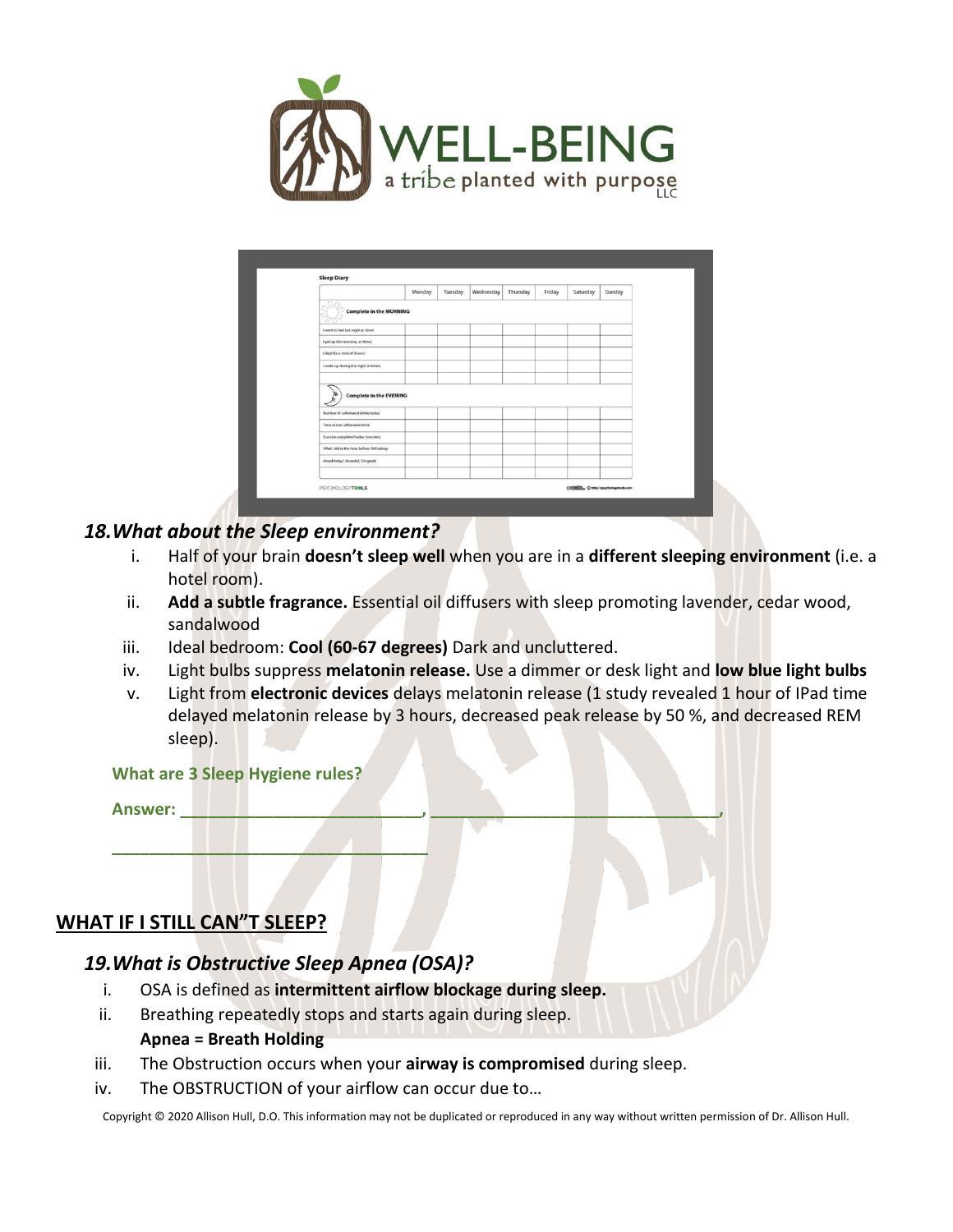

- i. **Excess weight** from the habitus of our neck
- ii. An **oral anatomy** which results in a **low lying palate and large tongue**
- iii. **Enlarged Tonsils**
- iv. **Deviated Septum**
- v. Our **sleep position and neck positioning** during sleep can exacerbate the issue

# *20. What are Signs of Obstructive Sleep Apnea (OSA)?*

- i. Excessive Snoring
- ii. Daytime sleepiness
- iii. Waking up and gasping/choking
- iv. Breath holding
- v. Dry mouth
- vi. Morning headache
- vii. Poor concentration
- viii. Irritable Mood/Depressed Mood
- ix. Nighttime sweating
- x. Poor Libido
- xi. Elevated Blood Pressure
- xii. Difficulty with weight loss

# *21. What Defines Obstructive Sleep Apnea OSA?*

- i. **Apnea is** defined as breath holding x 10 seconds or more.
- ii. **Hypopneas** (partial obstruction of airway) areas measured as oxygen desaturation of 3% or more or arousal from sleep.
- iii. The **Apnea-Hypopnea Index** is calculated by adding all the apneas and hypopneas and then dividing by total sleep time.
- iv. An **Apnea-Hypopnea Index of 15** or more events per hour, or **5 or more events per hour in the presence of symptoms is diagnostic for OSA.**

*Reference: Semelka, Michael, DO; Diagnosis and Treatment of OSA in Adults; American Family Physician, 2016 Sept 1; 94(5):355-360*

# **22.***How is Obstructive Sleep Apnea (OSA) Diagnosed?*

- i. OSA is diagnosed with a **sleep study.**
- ii. Sleep Study = Polysomnography.
- iii. A Sleep Study monitors: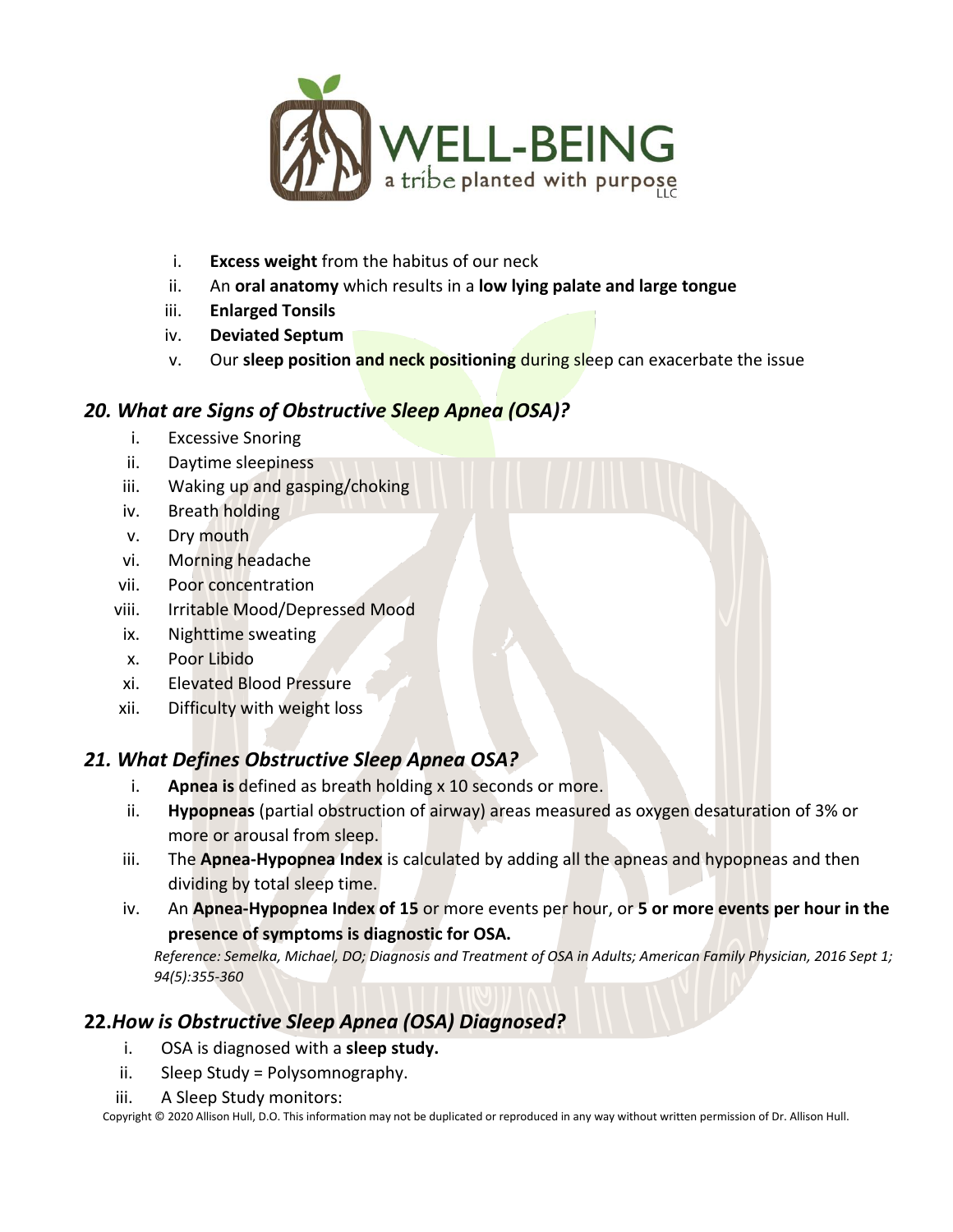

- Heart Rate
- Oxygenation
- Breathing Patterns/Apnea episodes
- Brain Activity (to confirm the apnea is obstructive and not central)
- Arm and Leg movements

#### *23. What are some of the Consequences of Obstructive Sleep Apnea (OSA)*

- i. Hypertension
- ii. Coronary Artery Disease
- iii. Cardiac Arrhythmias
- iv. Shorter Telomeres
- v. Increased risk for Dementia
- vi. Pulmonary Hypertension
- vii. Polycythemia Vera (increased Red Blood Cell production)
- viii. Chronic Fatigue
- ix. Depression

### *24. (OSA) – Who is at risk?*

- i. **2-14%** of population
- ii. **Men are 3x more likely than Women**
- iii. More common over the **age of 60**
- iv. Body Habitus **(Large Neck Circumference)**
- v. **Oral and/or Facial Anatomy**
- vi. **Diabetics**

#### *25. How is OSA treated?*

- i. Weight Loss if Body Habitus is the Cause\*\*
- ii. Continuous Positive Airway Pressure (CPAP)
- iii. Oral Appliance Therapy
	- 1. Mandibular Advancement Device
	- 2. Tongue Retaining Device \* (insufficient evidence)
- iv. Surgery
	- Tonsillectomy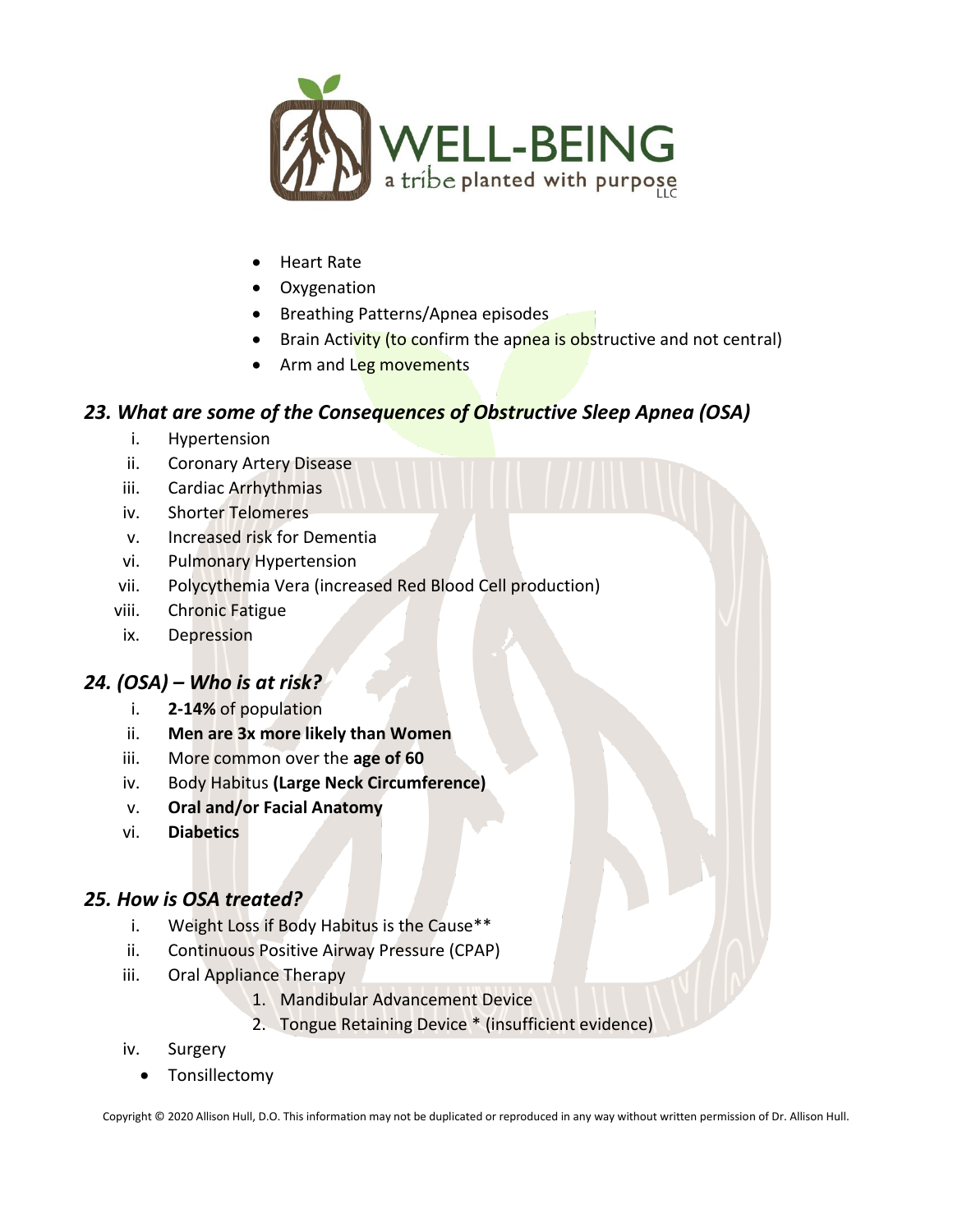

- Septoplasty
- Uvulopalatopharyngoplasty
- Maxillomandibular Advancement
- Tongue Reduction
- v. Surgical implantation of Neurostimulators to stimulate the airway muscles through activation of the hypoglossal nerve

*Reference: Semelka, Michael, DO; Diagnosis and Treatment of OSA in Adults; American Family Physician, 2016 Sept 1; 94(5):355-360*

#### **What is OSA? What are consequences of OSA? What are some treatment options?**

| Answer: |  |  |  |  |
|---------|--|--|--|--|
|         |  |  |  |  |
|         |  |  |  |  |
|         |  |  |  |  |

#### **Another Sleep Solution Option:**

### *Cognitive behavioral therapy for insomnia (CBTI)*

Scientifically proven, highly effective way to end insomnia without relying on medications.

- i. Typically 4-6 sessions.
- ii. Can Help people who:
	- Have difficulty falling asleep
	- Difficulty staying asleep
	- Find Sleep unrefreshing
- iii. More than just sleep advice. You will learn to develop healthy and effective sleep behaviors and skills to help calm the mind, manage stress, and ease into a restful night's sleep.
- iv. Available through trained LMHC/Providers.

# *This Week's COGNITIVE Action Plan:*

ii. Aim for at least **7-8 hours nightly.** Utilize the sleep hygiene techniques to master your plan**.** 

- iii. Set a **Timer** to go to bed on time every night. Listen to the Timer!
- iv. Practice Stress Resiliency.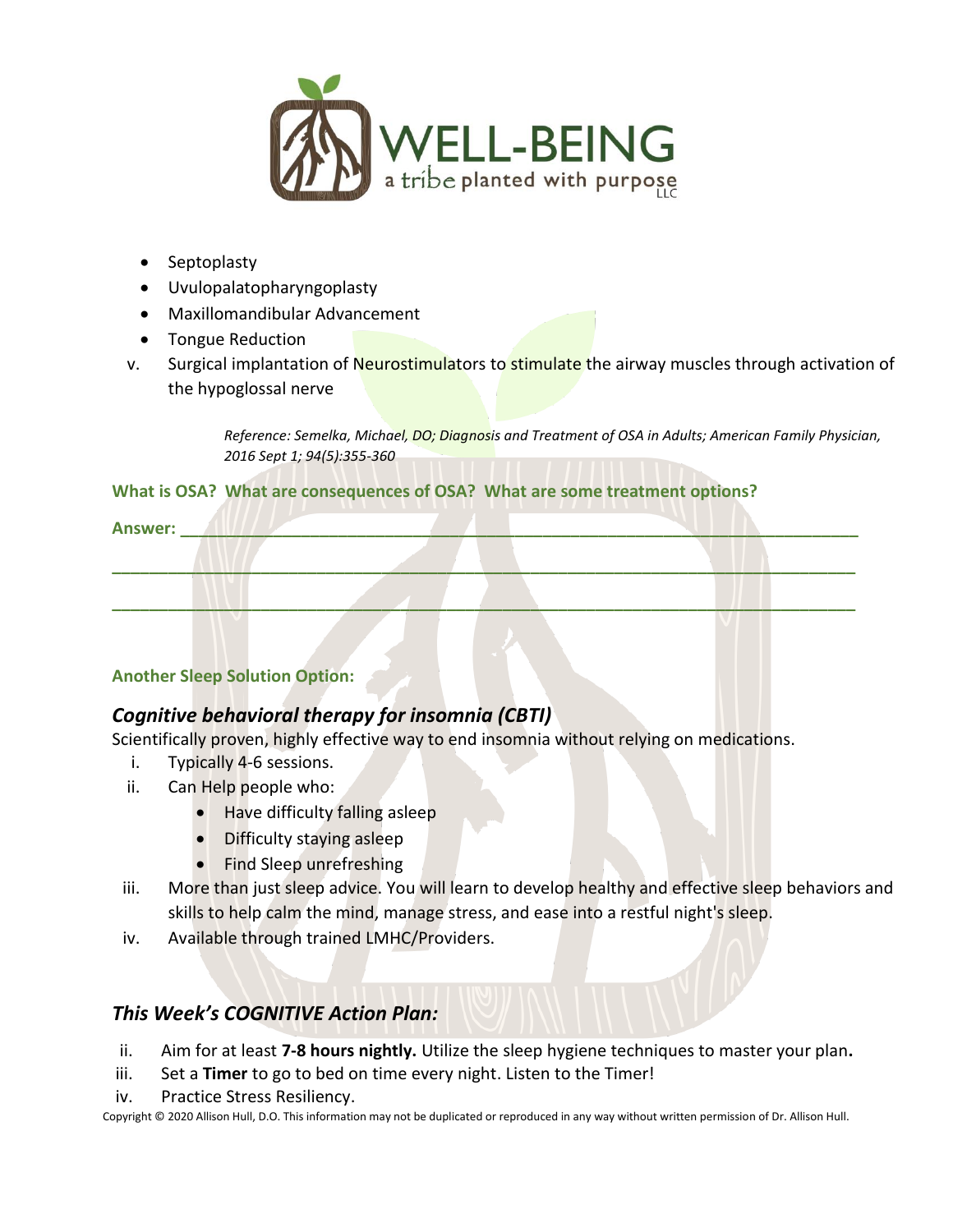

- v. Reevaluate your urgent and important To-Do list.
- vi. Reframe stressor as opportunities for growth and Seek self-compassion.

#### *This Week's Nutritional Action Plan:*

- *i.* Fast for minimum of 16 hours
	- *i.* Do not eat past dinner.
	- ii. Try to eat dinner at least 2-3 hours before going to bed.
	- iii. If you are diabetic and require insulin, please do not exceed 12 hours of fasting at this time.
	- *iv.* Remember… If you are on BP reducing medications or diabetes medications, please monitor your BP and BG levels closely and communicate with your physician if dosing changes are needed.

#### *This Week's Nutritional Action Plan Continue to:*

vii. **Follow the Macronutrient Ratio Goals.**

Low-Carb: Carbs 15%, Fat 60%, Protein 25% Ketogenic: Carbs 5%, Fat 70%, Protein 25%

viii. **Follow your Foundational Macronutrient Serving goals (either track).**

Get 6-8 servings of non-starchy vegetables per day.

Get 5-6 servings of healthy fats per day.

Get 4-6 servings of protein per day. Your specific goals are determined by your ideal body weight.

- ix. **Weigh, Count, Measure, Track all your Food.**
- x. **Consume at least 80-100 fl.oz. of water daily.**
- xi. **Monitor your Micronutrient Goals.**
	- i. Sodium 3,000-7,000 milligrams per day (1-2 teaspoons of salt or 1 cup of chicken broth)
- ii. Potassium  $-3,000 -4,700$  milligrams per day
- iii. Magnesium 400 mg per day
- xii. **Remember, you MUST get 12-15 gm of carbohydrates from green/plant sources**.